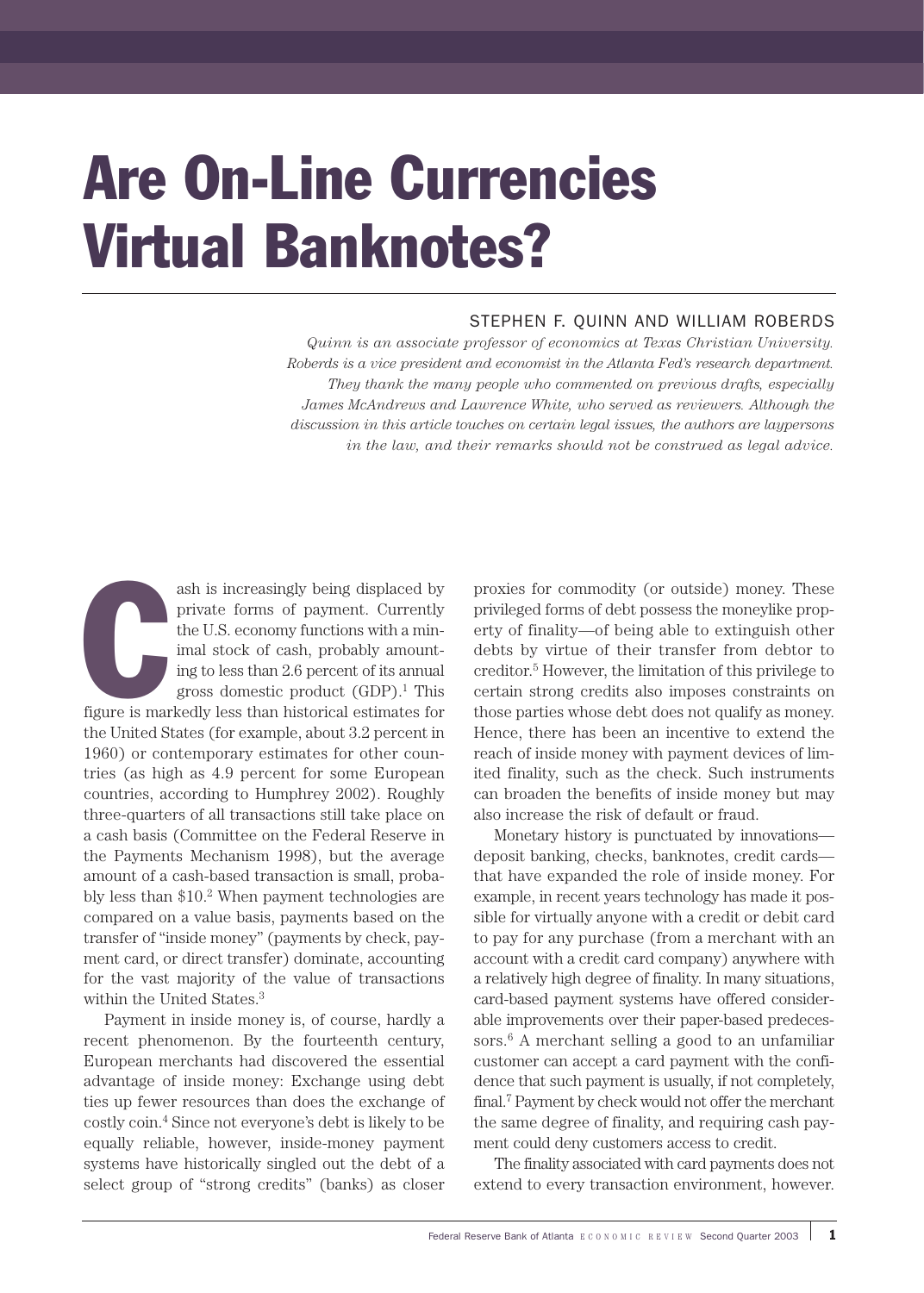Payment cards, and especially credit cards, are often used in situations—such as mail order, telephone, and Internet transactions—in which the cardholder is not present and cannot sign a receipt. In such cases the risk of fraud is elevated, but little of this risk is borne by credit card holders because (under U.S. law at least) their liability is limited to \$50 and in practice is often zero.8 A credit card holder may also withhold payment if he believes he has been charged for goods or services that were not delivered or were defective. In such circumstances, offering blanket guarantees of payment finality to merchants would create an unmanageable risk for card issuers. Instead, merchants bear most of the fraud risk in the form of liability for chargebacks (debits to a mer-

Despite the obvious differences between on-line currencies and physical banknotes, they share some conspicuous similarities in the circumstances of their birth.

> chant's account resulting from disputed payments) from the card issuers. This risk allocation has made "cardholder not present" credit card payment more expensive and generally less attractive to merchants unwilling to accept the risk of chargebacks. Internet transactions seem especially at risk, and this riskiness is reflected in fraud rates for on-line transactions. Trade publications have reported rates of credit card fraud as high as 2.1 percent for Web-based transactions, roughly ten times the rate for faceto-face transactions.<sup>9</sup>

> The past few years have seen the debut of several new types of on-line payment arrangements, at least partly in response to the difficulties associated with card-based payment over the Internet. These arrangements offer the promise of making it possible for anyone to pay anyone on-line, even in situations in which card-based payment would be infeasible or uneconomical. The most innovative arrangements, sometimes referred to as on-line currencies, bypass the traditional, bank-based methods for clearing and settlement of payments in favor of a simple "on-us" funds transfer—that is, a transfer of a claim on the on-line currency issuer (in the form of an account balance) from payor to payee. $10$ While the finality of such transfers has thus far been of a limited nature, the most successful on-line

currency issuer, PayPal, now offers its users finality guarantees under some circumstances.

What is the future of this type of payment arrangement? To date, industry reviews have been mixed. Most observers concede that on-line currencies have offered a useful service for person-to-person on-line transactions, most typically those associated with on-line auctions. On the other hand, on-line currencies have seen relatively little use in purchases by consumers from businesses, and most of these exchanges have been restricted to small enterprises. This situation has led some analysts to believe that future use of on-line currencies will be, at best, restricted to the person-to-person niche.

This article examines the likely success or failure of on-line currencies by means of a historical analogy. Specifically, the discussion compares the introduction of on-line currencies to the debut of the bearer banknote, the direct predecessor to modern currency, in late-seventeenth-century London. Despite the obvious differences between these on-line currencies and everyday, physical banknotes, the argument presented here will show that they share some conspicuous similarities in the circumstances of their birth. In particular, the article argues that the key innovation of the earliest banknotes was to provide finality under circumstances in which extant payment systems either could not ensure final payment or could do so only at an unacceptable cost. The next section describes how on-line currencies may be able to fill the same role in the context of e-commerce. The discussion concludes with some observations about future prospects for on-line currencies, again using the (clearly successful) introduction of the banknote as a historical model.

# Early Forms of Inside-Money Payment

 $A$ <sup>n</sup> initial summary of the prebanknote payment  $A$  system in Europe, which combined deposit banking, orders to transfer deposits, and transfer of those orders by endorsement, is helpful in explaining the innovation offered by banknotes and the potential for on-line currencies. The system began with deposit banking in Italy, where two merchants desiring to transfer funds would together visit a banker and have one account debited and the other credited. Such transfers *in banco* spared merchants the transportation, protection, assay, and opportunity costs of using coin—the outside money of the time. The banker's ledger formed a permanent record, and payment within the bank was final.

To avoid the need for both parties to visit the bank together, deposit banking developed payment by check or draft. Checks drawn on banks in early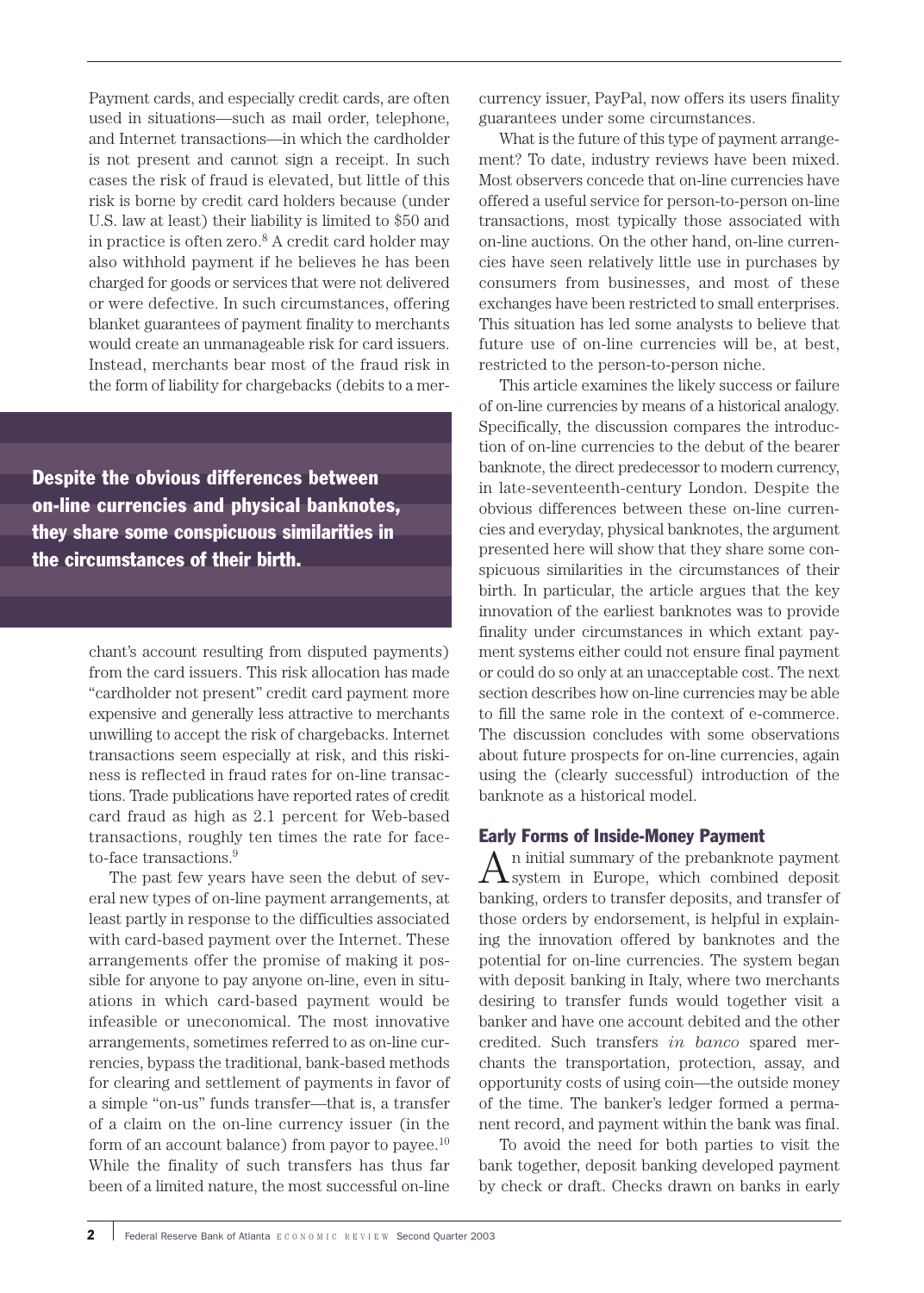modern Europe, including the goldsmith bankers of seventeenth-century London, fulfilled a role similar to that of personal checks drawn on modern deposit banks—such checks enhanced decentralized exchange. Then, as now, the convenience of payment by check created a risk of default because payment was not final until the bank honored the check, and then, as now, whether the bank honored the check depended on the adequacy of the check drawer's account balance or the willingness of the bank to allow an overdraft. This risk was manageable, but only because checks were generally used by prominent personages and for local payments only.

To arrange the payment of funds outside the local banking system, one had to arrange for payment by bill of exchange. Much like a modern traveler's check, a bill ordered someone in a distant location to pay a fixed sum to a payee at that location. However, a bill was different from a modern traveler's check in that it was payable only after some fixed amount of time had passed. Bills of exchange were generally payable in the prevalent currency of the distant location. For a bill to work, the person who wrote the bill (the drawer) had to arrange for someone to pay the bill at the other end (the acceptor). This arrangement was most easily made if the drawer had a close relationship with the acceptor. For example, Renaissance Italians established international family networks to act as acceptors. Later, bankers used systems of agents or correspondent banks. Once the bill had been accepted (always indicated in writing on the bill), it became a legally enforceable claim against the acceptor. Or the acceptor could refuse the bill by protesting it (and indicating so in writing on the bill) and returning it to the drawer.

The transfer of checks, drafts, and bills of exchange extended the opportunity to use inside money beyond the immediate range of a deposit bank. Remote transfer of third-party debt had a beneficial netting effect, reducing a chain of obligations to a single obligation between the original obligor and the ultimate creditor. The benefits of remote transfer were especially pronounced for places that outlawed deposit banking, such as London and Antwerp (van der Wee 1997). Instead of checks and ledger entries, inside money in these locales had to take the form of circulating personal obligations.11 A key advance in promoting extensive use of remote transfer was recognition of the legal standing of parties who had been assigned the debt

- 1. As of this writing, U.S. GDP is about \$10.7 trillion. The stock of U.S. currency is about \$690 billion, but, according to estimates (see Porter and Judson 1996), at least 60 percent of this stock resides outside the United States. The 2.6 percent figure is thus calculated as 40 percent of the currency/GDP ratio. Humphrey (2002), applying similar methods, arrives at an estimate of 1.7 percent.
- 2. Boeschoten (1992) estimates that the average value of a cash transaction in the United States is about \$5.
- 3. "Inside money" is the term used by economists to refer to money created by the private sector, typically money in bank accounts. "Outside money" refers to money created outside the private sector, meaning currency issued by, or money held in accounts at, a central bank. This generalization about inside money holds even when large-value, interbank settlements are excluded. The Bank for International Settlements (2001) estimates that daily U.S. noncash transactions averaged \$288 billion in 1999, not counting interbank settlements. If the average cash transaction amounted to, say, \$20, this scenario would imply that the value of cash transactions makes up only 5 percent of the value of all transactions.
- 4. On the early use of inside money, see, for example, De Roover (1948) for Bruges, Usher (1943) for Barcelona, and Mueller (1997) for Venice. Today inside money supplants outside (government-issued) money instead of metallic coin.
- 5. Finality was a key feature of early banking arrangements. For example, De Roover (1948, 335) observes that oral transfers of bank deposits were irreversible once a transfer had been recorded in the bank's ledger.
- 6. This improvement stems from the fact that credit cards have reduced both payment risks and, in many cases, costs (see Berger, Hancock, and Marquardt 1996, 700–709).
- 7. Credit card companies often absorb the loss in cases in which the merchant has obtained authorization from the credit card company for the transaction and has also obtained the customer's signature. A recent study by the U.S. General Accounting Office (1997, 114) reports that the card companies' average share of losses on credit card transactions is 70 percent, with the remainder borne by the merchants.
- 8. In the case of credit cards, a cardholder's liability in cases of fraud is limited by the Truth in Lending Act of 1968 (TILA). TILA also guarantees cardholders the right to withhold payment in certain instances. See, for example, Mann (1999, 107–40) for a detailed discussion of TILA and its implications.
- 9. See, for example, Punch (2002) or Lee (2003). The fraud rate is typically calculated as the value of fraudulent transactions as a fraction of the value of all transactions.
- 10. Many other names have been proposed for these arrangements. Two of the most common are "alternative currency" and "online payment systems." Kuttner and McAndrews (2001) employ the term "proprietary account systems" while Schreft (2002) uses "proprietary monetary value." For the limited purposes of this article, all of these terms will be considered synonymous.
- 11. These obligations were either bills of exchange or personal promises to pay, then called letters obligatory and later called promissory notes.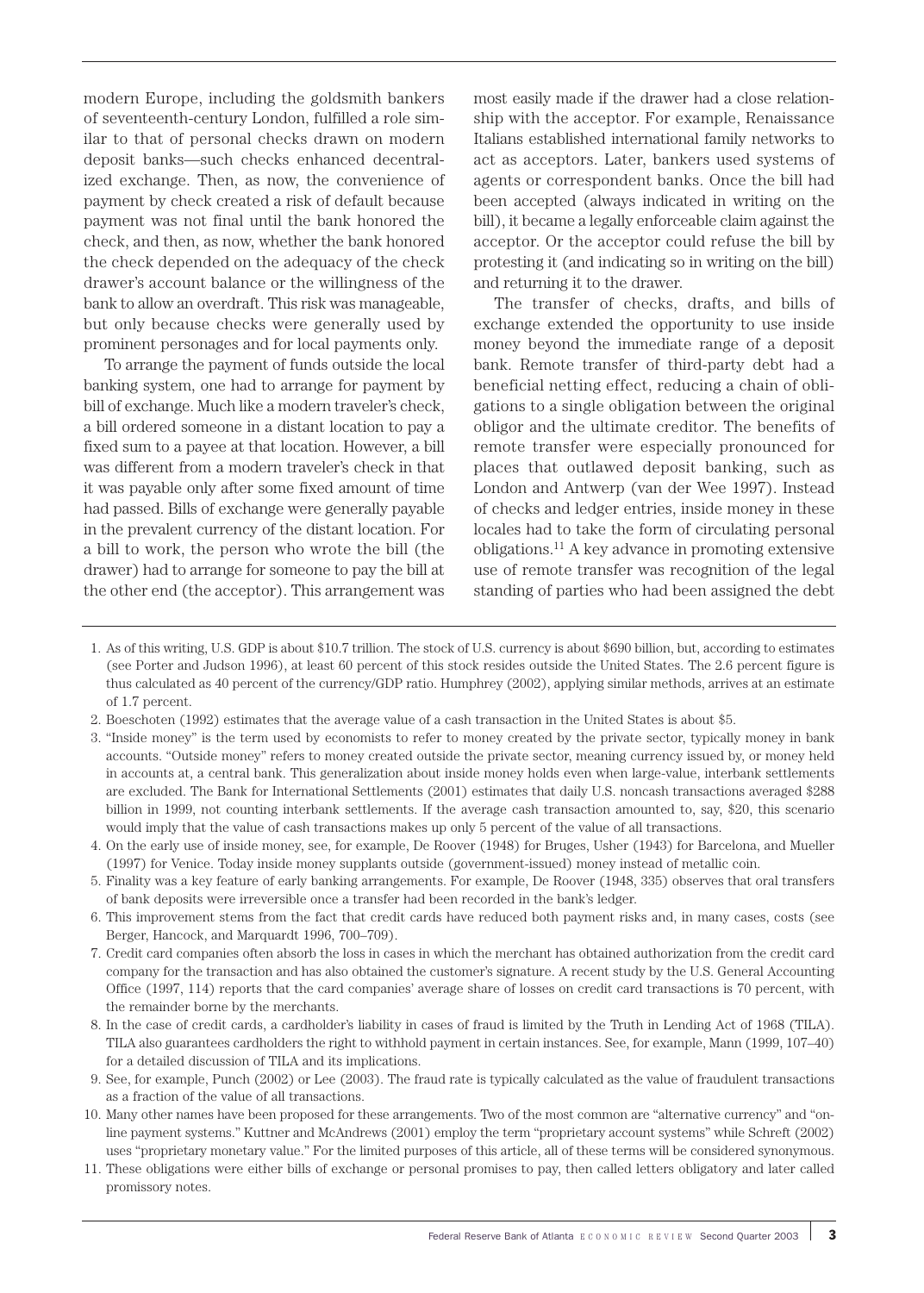# FIGURE 1

#### A Bill-of-Exchange Transaction

#### A: Flow of Goods **B: Flow of Debt B: Flow of Debt**



of a third party in payment. The London Mayor's Court granted such recognition in 1436, and the concept spread to Antwerp (Munro 2000).

Even with legal recognition, the effectiveness of remote transfers without banks was limited because information was needed to assess the credibility of the debt issuer (the acceptor of a bill), and such information was often asymmetric and idiosyncratic. Transfer created an incentive to pass on high-risk or fraudulent debt. In 1507, Antwerp mitigated this problem by creating a legal obligation of contingent liability on anyone who transferred third-party debt (van der Wee 1997, 325). According to the new rule, when a payor paid in the debt of a third party, the payor was also obligated to accept liability for the debt should the original obligor (or previous transferors of the debt) be unable to settle. Contingent liability gave anyone who wanted to circulate debt a strong incentive to screen the quality of the debt he was attempting to circulate. In practice, the simplest way of recording who had transferred a debt was to have each party sign the back of the debt.12 The institution of endorsement (transfer with contingent liability by means of a signature) spread across Europe and was applied to checks and bills of exchange. Combining legal standing with transfer by endorsement gave rise to the concept of a negotiable instrument, essentially a freely transferable debt whose possession automatically confers upon its holder well-understood rights as a creditor.<sup>13</sup> Amsterdam became the dominant hub of international finance by buttressing a payment system based on the exchange of negotiable instruments with a municipal exchange bank (Dehing and 't Hart 1997).



B

3. C

1. B

2a. B

 $2c.$  C

A

2b. C

exceptions for sham transactions associated with fraud schemes). This feature enhanced the "moneyness" of negotiable debt by ensuring that good-faith transfers of such debt were final, barring default of the original obligor.

## A Model of Debt Transfer

 $K$ ahn and Roberds (2001) analyze debt transfer<br>and circulation by endorsement in a formal economic model in which payment by transfer of negotiable debt results in a desirable allocation of risks among payor, payee, and outside parties. They consider a stylized example in which party A supplies an intermediate good to merchant B, who uses the intermediate good to produce a durable final good, merchandise. Merchandise is delivered to customer C in return for a promise of future payment (see Figure 1). However, C may default on the promised repayment for one of several reasons (C may change his mind about the value he places on the merchandise or may be subject to an event such as fraud). Of course, knowledge of his own propensity to change his mind is C's private information. Knowledge of the customer's susceptibility to fraud risk is also private information, but the merchant may have some better knowledge of this informa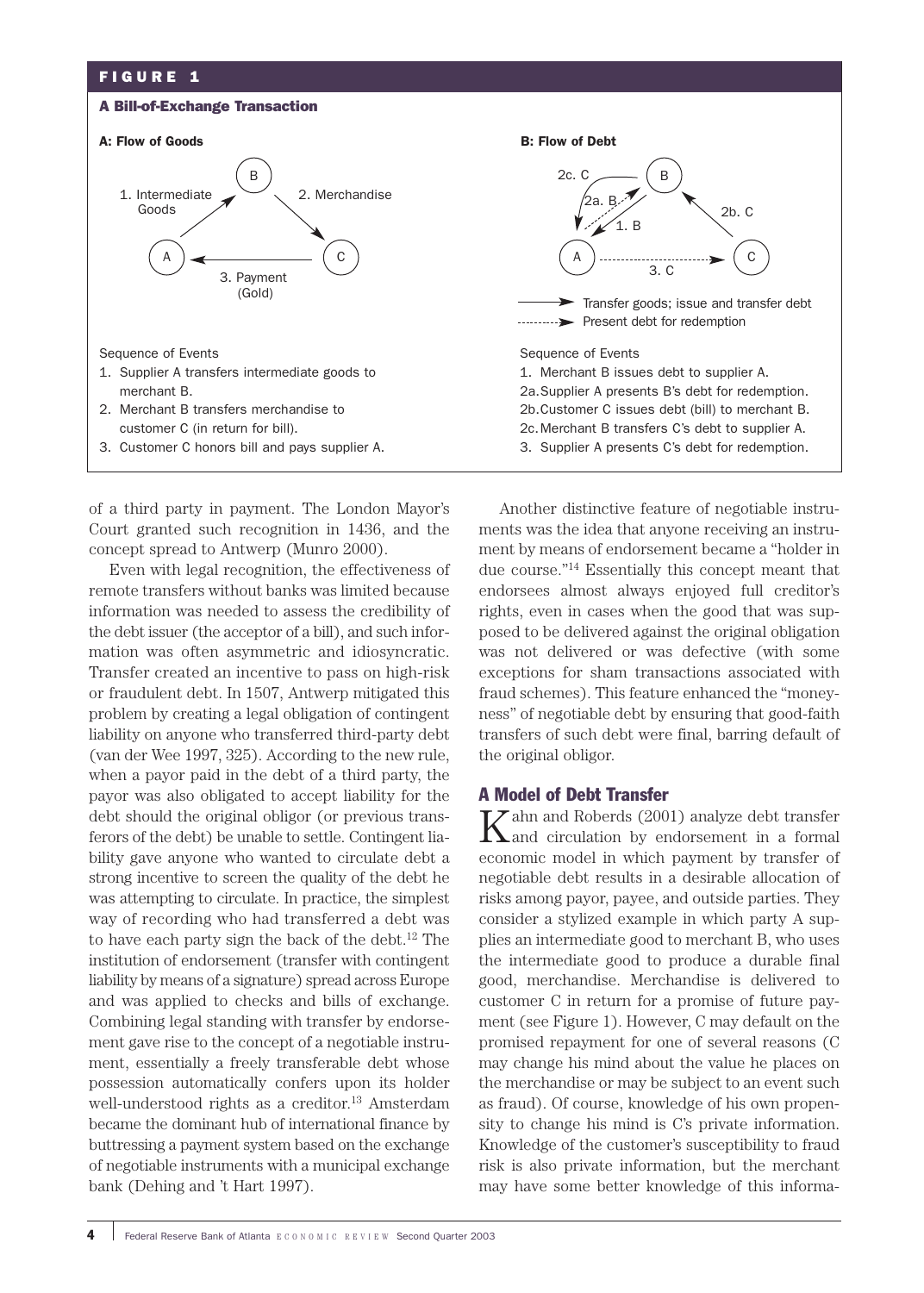tion than the supplier does. All contracts between parties are subject to limited enforcement in the sense that assets held by a party defaulting on an obligation are not always attachable by creditors.

Optimal payment arrangements in this environment have two salient features. First, overly risky customers (those who have decided they do not want the merchandise or those too susceptible to credit events) should not receive merchandise. Second, in cases in which the merchandise is delivered, some portion of the promised payments by the customer should flow directly from the customer to the supplier, bypassing the merchant. In the latter case, an optimal allocation of risks can be implemented by a pair of debt contracts, one from the customer to the merchant and the other from the merchant to the supplier, as long as the merchant can discharge his debt by transferring the customer's debt to the supplier (see Figure 1B). In other words, the merchant uses the customer's debt to pay his own.

A potential problem with this type of arrangement is "adverse selection." That is, in cases when the merchant deals directly with the customer and the supplier does not, the merchant is apt to have better information about the customer's creditworthiness than is the supplier. The merchant may then have an incentive to pass on the debt of less creditworthy or nonexistent customers to the supplier. To guard against this temptation, the merchant must accept contingent liability for (endorse) the customer's debt should the customer be unable or unwilling to pay. For this endorsement to be meaningful, the merchant himself must have sufficient wealth at stake.

The intuition behind this result is straightforward. Payment by transfer of debt is desirable because it short-circuits the credit chain from customer to merchant to supplier, thereby limiting the possibilities for successive defaults. Transfer, however, creates an adverse selection problem, so adding endorsement gives the merchant an incentive to avoid transactions with overly risky customers.

### Enter Banknotes

The combination of local deposit banking and circulating debt via endorsement created a suc-

cessful system of inside money for the commercial elite but left out many people. Merchants, nobles, and others with sufficient standing could pay local obligations by means of checks drawn on a local bank, but these checks were useless for trading at a distance. Prominent firms could pay obligations incurred in long-distance trade by drawing bills payable on their overseas branches, but this option was out of the question for smaller firms. Likewise, large players could introduce others' bills into circulation by endorsing them over to their creditors, but such players had to have sufficient wealth (and sufficient information regarding the creditworthiness of the acceptor) to have their endorsements valued.

The key innovation of the earliest banknotes was to provide finality under circumstances in which extant payment systems either could not ensure final payment or could do so only at an unacceptable cost.

Mengle (1990) describes payment by check (and, by extension, similar negotiable instruments) as enforcing a loss-allocation rule that obeys a least-cost avoider principle. By requiring an endorsement with every transfer, this rule assigns liability for credit risk and fraud to the party presumed able to avoid such risks at least cost—the endorser. Mengle notes that for this type of rule to be effective, the party in question (in this case, the endorser) must be able both to bear the relevant risk and to undertake actions that contain the risk. Early users of negotiable instruments understood these limitations and restricted the use of such instruments accordingly.

To serve those excluded from the endorsement system, bankers in mid-seventeenth-century London developed a niche product that became the banknote.15 Deposit banks finally appeared in London with the loosening of economic controls by Oliver Cromwell in the 1650s. Unlike in Amsterdam,

- 14. See, for example, Winn (1998) for a discussion. The notion of a holder in due course exists even in contemporary payment law but is of limited relevance in most situations.
- 15. Banknotelike instruments had seen sporadic use before this time. DeRosa (2001), for example, documents the issue of banknotes by Neapolitan public banks in the sixteenth century, although these notes generally circulated only by endorsement. The focus here is on the early London banknotes as the most direct predecessors of the modern, bearer banknote.

<sup>13.</sup> The technical definition of negotiability is somewhat involved. For a discussion, see, for example, Winn (1998). Negotiability, while largely irrelevant for electronic payments, remains the basis for U.S. law pertaining to checks.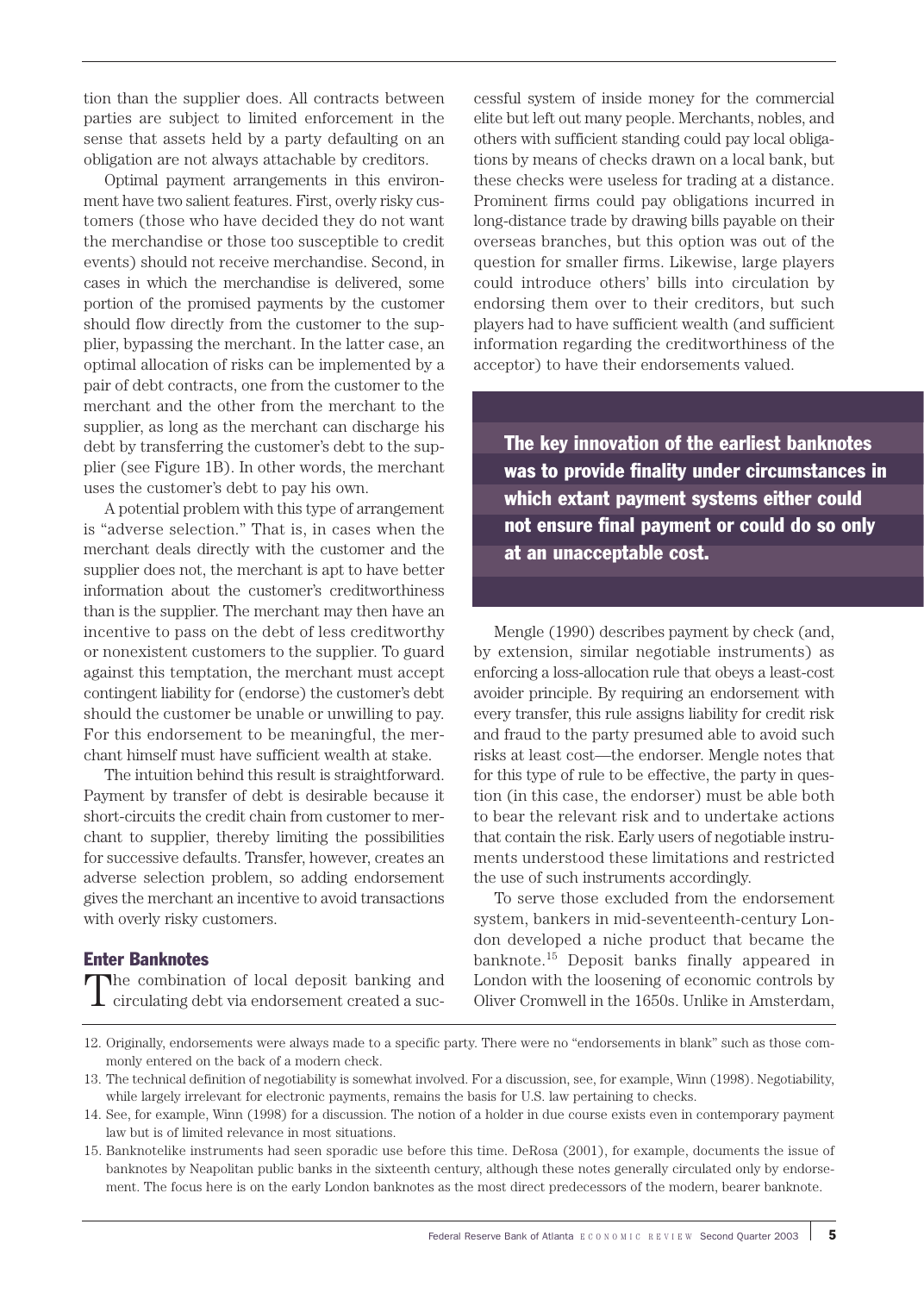private banks in London were free to develop, and they rapidly did by offering services such as deposit accounts, money changing, lending, discounting, and international payments (Richards 1929, 23–24). The system was tied together by mutual acceptance with bilateral clearing, and some bankers even became key government financiers and tax collectors (Quinn 1997). Under this system, a customer who lacked enough personal renown to write a check could pay with a draft drawn by a banker on himself (somewhat analogous to a modern cashier's check). The practice of banks issuing drafts was a small step from the personal pledges common to English commercial practice.

Combining legal standing with transfer by endorsement gave rise to the concept of a negotiable instrument, essentially a freely transferable debt whose possession automatically confers upon its holder well-understood rights as a creditor.

> The banker's note could then circulate by endorsement, but a signature added little value because people did not need to screen the banker within the local payment system. Since information about default was symmetrical (between payor and payee), the endorsement neither revealed information nor reduced any moral hazard. The benefit of an endorsement to the endorsee was essentially the same as the cost of the contingent liability to the endorser, so the situation had no least-cost avoider. Moreover, if carrying out the legal claims created by the contingent liability created unrecoverable costs such as time and legal fees, then endorsement could even become undesirable. The alternative was to allow for transfer without endorsement by making the banker's note payable to bearer. The combination of a banker's draft with the payable-to-bearer feature effectively achieved finality without having to wait for a draft to return for settlement by the issuing banker. Customers who needed bank-issued debt for payment purposes could easily prefer the bearer form, and this form of transfer created no additional cost for the banker.<sup>16</sup>

> In the context of the Kahn-Roberds model, issue of one of these early banknotes can be interpreted as a sort of debt swap (see Figure 2). The earlier example is augmented by the addition of an agent known as the banker, who is informed with respect

to the risk of party C. The banker has no access to productive technology but has an income that is verifiable by all parties. Merchant B swaps the debt of C, seen by B's supplier (A) as too risky, for the bearer debt issued by banker E. All parties gain from this transaction: A views E's debt as trustworthy and is therefore willing to supply B with an intermediate good in return for it. C is able to obtain merchandise in return for an uncertain promise of future repayment, and E is able to profit from his knowledge of C's creditworthiness and from his own verifiable wealth.17

A key characteristic of this arrangement, vis-àvis earlier arrangements, was the transfer of risks in the payment process to the banker who issued the bearer note (though the other parties still bore the risk that the banker's note could be counterfeit). Specifically, if a bearer note was issued against a bill that was fraudulent or simply not repaid, the banker could have borne the loss. This risk allocation could again be described as obeying a least-cost avoider principle, only with the role of the least-cost avoider played by an outside party (the banker, party E) and not by a principal in the chain of transactions (an endorser, party B).

Bearer notes especially suited customers who were not well known and who did not have a local bank account but who did have an asset to offer. An example would be an unknown foreign merchant (or his agent) who had a bill drawn on someone most London merchants did not know. If the banker had an informational advantage because of his wide network of dealings, then the banker could buy the bill at a discount in exchange for a bearer banknote. The merchant received a local means of payment with finality, and the banker profited from his expertise. Bearer banknotes were a financial innovation that extended the immediacy of settlement beyond walking distance from a banker's ledger.

The earliest extant ledgers of a London banker, those of Edward Backwell, confirm the modest beginnings of banknotes. Backwell was a member of the first cohort of goldsmiths to open deposit banks in London sometime in the 1650s. According to his earliest surviving ledger, in 1663 Backwell was already a full-service deposit banker. Backwell was a prominent banker, one who was even mentioned in Samuel Pepys's famous diary, because he invested heavily in government debt and managed the tax farm that collected the customs. He was ruined by the government's default in 1672. His records from 1663 through 1671 survived because his heirs married into the Childs banking family, whose bank of the same name still operates on Fleet Street.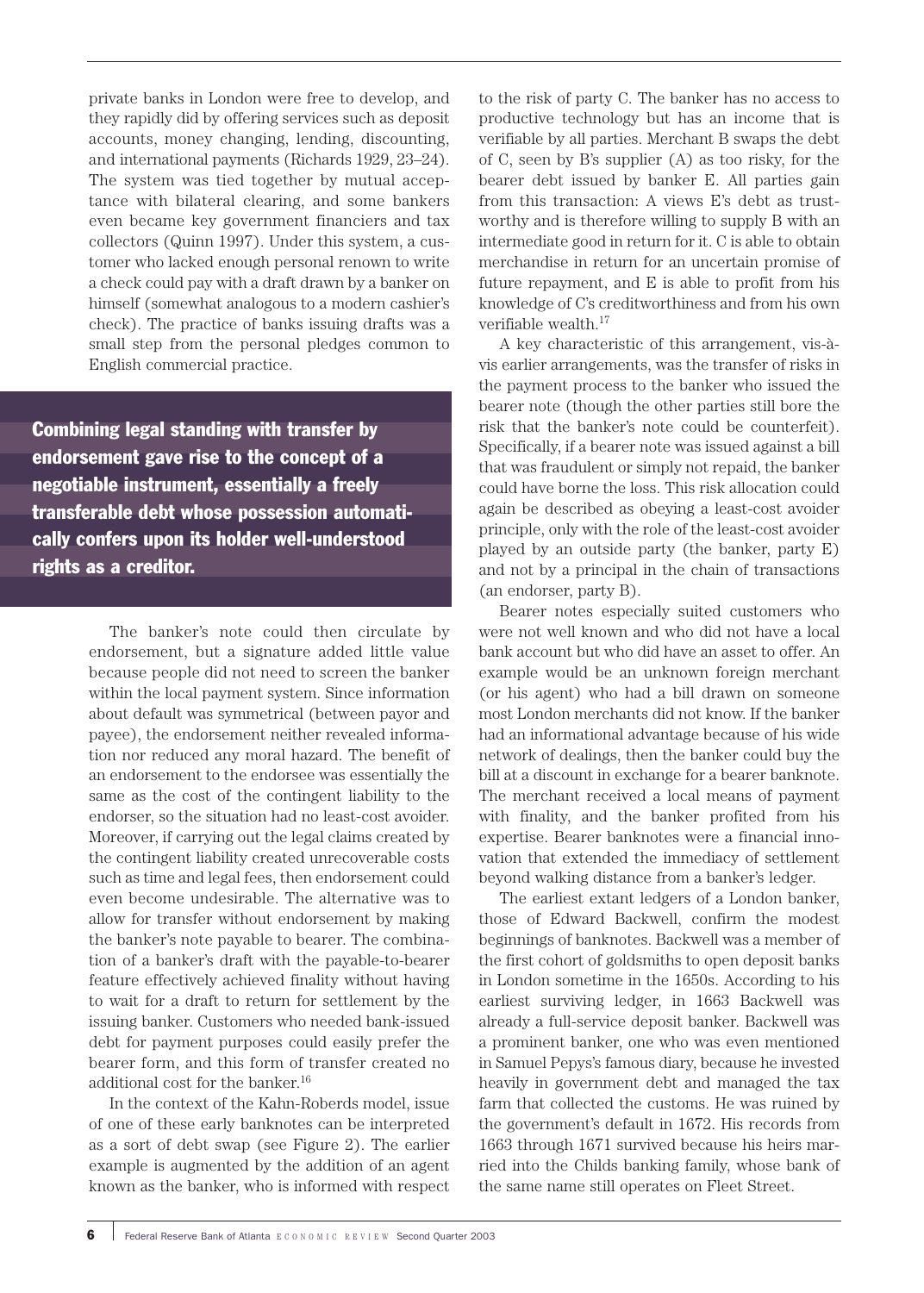# FIGURE 2

#### A Banknote Transaction





In 1668 Backwell began a small business issuing bearer notes separate from any demand account

(Royal Bank of Scotland, *Backwell's Ledger Q,* folio 274). Depositors with Backwell may have been accepting bearer notes even earlier; unfortunately, the ledgers do not explain how depositors withdrew their funds. The "bearer" account, however, explicitly records the creation of bearer banknotes outside of a deposit account. From 1668 to 1671 he issued sixteen such bearer notes with an average value of £174, a tiny sum given the size of his bank. Over the same period, for example, Backwell paid customers a total of £75,000 in interest alone.18 The banknotes circulated for only a few days. The exception was one experimental note, which circulated for ninety-two days, but this situation was made possible only by offering a 6.5 percent annual

by transferring banknote. Note: Events 3 and 4 may occur in reverse order. 3. Banker E presents customer C's debt for redemption. 4. Supplier A presents E's banknote. E 4. E  $\sim$   $\frac{1}{2}$   $\sqrt{3}$ . C B 2b. C  $1. B$ ,<br>2а. В. 2e. E  $\begin{bmatrix} 2 \end{bmatrix}$  2c. C 2d. E Transfer goods; issue and transfer debt ..........> Present debt for redemption

> interest rate on the note. Available evidence thus suggests that the issuance of banknotes began as a side business. The profitability of the notes lay not in their circulation but most likely in their ability to "credit enhance" other forms of debt, that is, to be accepted in exchange for discounted debt drawn on other parties.

> The banknote, however, was a scalable product. The prerequisites were recognized standing in the local community, an ability to assume the credit risk associated with discounting debt, and a wellinformed position in the asset market. In 1694, just twenty-five years after Backwell's experimentation, the newly founded Bank of England was purchasing assets with banknotes on a massive scale. The Bank of England was a chartered joint-stock company with a subscription of £1.2 million. It had only a tiny

<sup>16.</sup> The bearer feature of such debt left no record of transactions. But the absence of such a record did not really place additional limits on the recourse of parties using such debt against seller-side fraud relative to the use of instruments that were payable to order. In the latter case, a seller would have been a holder in due course and fully entitled to enforce the debt against the original obligor (the banker).

<sup>17.</sup> The banker could also simply pay coin for C's debt. But to do so would entail an opportunity cost, namely, the cost of liquidating another asset in order to obtain the coin.

<sup>18.</sup> See Royal Bank of Scotland, *Backwell's Ledger*. For bearer notes, see *Ledger Q*, folio 274; *Ledger R*, folio 296; *Ledger S*, folio 335; and *Ledger T*, folio 83. For interest, see *Ledger Q*, folios 111, 421, 481, 521, 612, 621, 631–35; *Ledger R*, folios 121, 421, 599, 601–9; *Ledger S*, folios 141, 421, 582, 612, 630–38; and *Ledger T*, folios 61, 321, 451, 591, 612–21.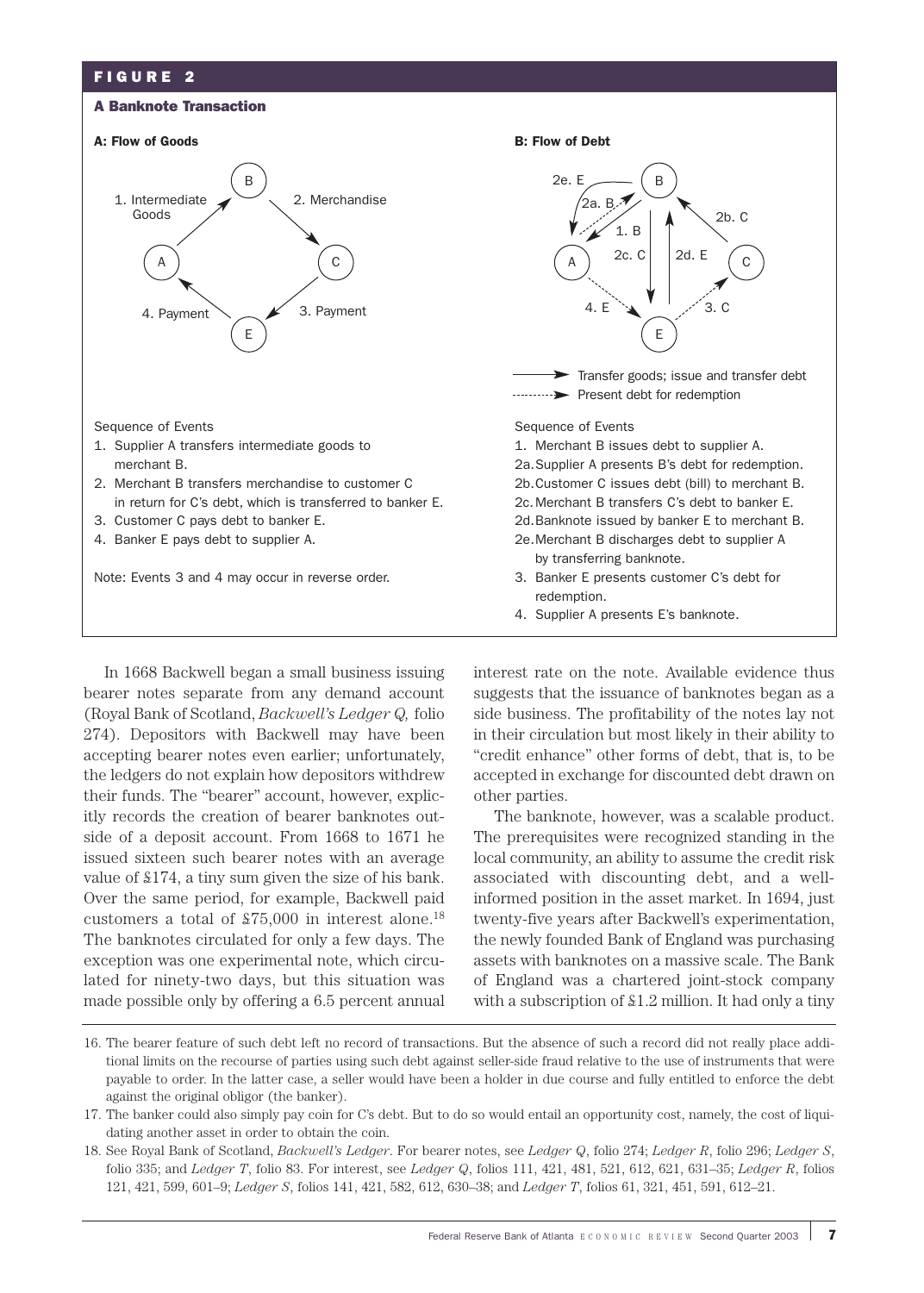deposit business, yet by 1696 the Bank of England had issued £800,000 in banknotes (Horsefield 1983, 24). Unlike the earliest banknotes, which were most likely issued against commercial bills of exchange, the Bank of England's notes were used to acquire large amounts of government debt. The Bank of England did discount bills of exchange, but discounted bills were never a major asset on the Bank of England's balance sheet until the Napoleonic Wars, a century after the bank's founding.

The issue of such an outsized quantity of notes was essentially a solution to a chicken-and-egg problem. In contrast to earlier banknotes, Bank of England notes commonly remained in circulation

The initial advantage of banknotes was their ability to provide payment finality in situations in which existing payment institutions could not efficiently do so.

> even when they bore no interest. There was a network effect present in large-scale note issue in the sense that the liquidity of the notes (the willingness of counterparties to accept the notes as payment) grew as they became more widely held. The profitability of the notes grew as their liquidity increased because people were willing to hold the notes for their liquidity value and less likely to present them for redemption. Thus, a large-scale issue was needed for the notes' liquidity while liquidity was required to sustain large-scale issue. To benefit from these network effects, the Bank of England needed to execute a sizable initial swap of notes for debt. The government, with its large financing needs, provided an ideal counterparty for such a swap.19

> By issuing bearer notes in such large quantity, the Bank of England also effected a qualitative change in the character of the notes. Rather than functioning as credit-enhanced versions of other, unmarketable obligations, banknotes were seen as general claims backed by the assets of the bank, which by and large consisted of government securities. Bearer notes were thus transformed from a niche product to a viable competitor for coin and bills as a medium of exchange.

> The issue of banknotes became common practice in Anglo-American banking. Scotland established a system of corporate, note-issuing banks beginning

with the Bank of Scotland in 1695 (Checkland 1975, 23–90; White 1984, 22–34). In the following century, discounting of bills of exchange with banknotes became the dominant means of finance for English banks outside of London (Pressnell 1956, 136–89). Banknote finance also dominated U.S. banks until the Civil War.20

Not all early, large-scale note issues were successful, and the issue of banknotes contributed directly to the famous twin financial debacles of 1720: the Mississippi Bubble in France and the South Sea Bubble in London. In both cases, banknotes were issued well beyond the value of government debt that the issuers actually held (Neal 1991, 62–117). The collapse of the Mississippi Bubble soured the French on note-issue banking for the remainder of the Old Regime. The collapse of the South Sea Company in London left the Bank of England the only corporate bank in England for over a century.21

Nor did bearer notes ever completely supplant coin, especially for small-value transactions. Banknotes were originally conceived as wholesale or business-to-business products, and this was their predominant use throughout their early history. Banknotes were typically issued in large denominations only. Small-denomination bearer notes were legally prohibited on the grounds that they were subject to moral hazard problems (Smith [1776] 1994, 351–52) or, worse, a potential hazard to the maintenance of a precious-metal standard.<sup>22</sup>

To summarize, bearer banknotes were an innovation in the payment system that began by serving a very small niche market. The initial advantage of banknotes was their ability to provide payment finality in situations in which existing payment institutions could not efficiently do so. The Bank of England was able to scale up this idea by pairing the public's liquidity demand with the government's considerable financing needs. The resulting arrangement went on to redefine the notion of money and to revolutionize government finance.

### On-Line Payments

The Internet has accelerated the demand for inside money payments that do not involve face-to-face contact. Of the traditional payment technologies, credit cards have been the payment mode of choice for on-line transactions.<sup>23</sup> However, as noted earlier in this article, the finality of cardbased payments over the Internet is rather less than in face-to-face transactions. While card issuers bear some of the credit risk associated with on-line transactions, on-line merchants bear most of the fraud risk.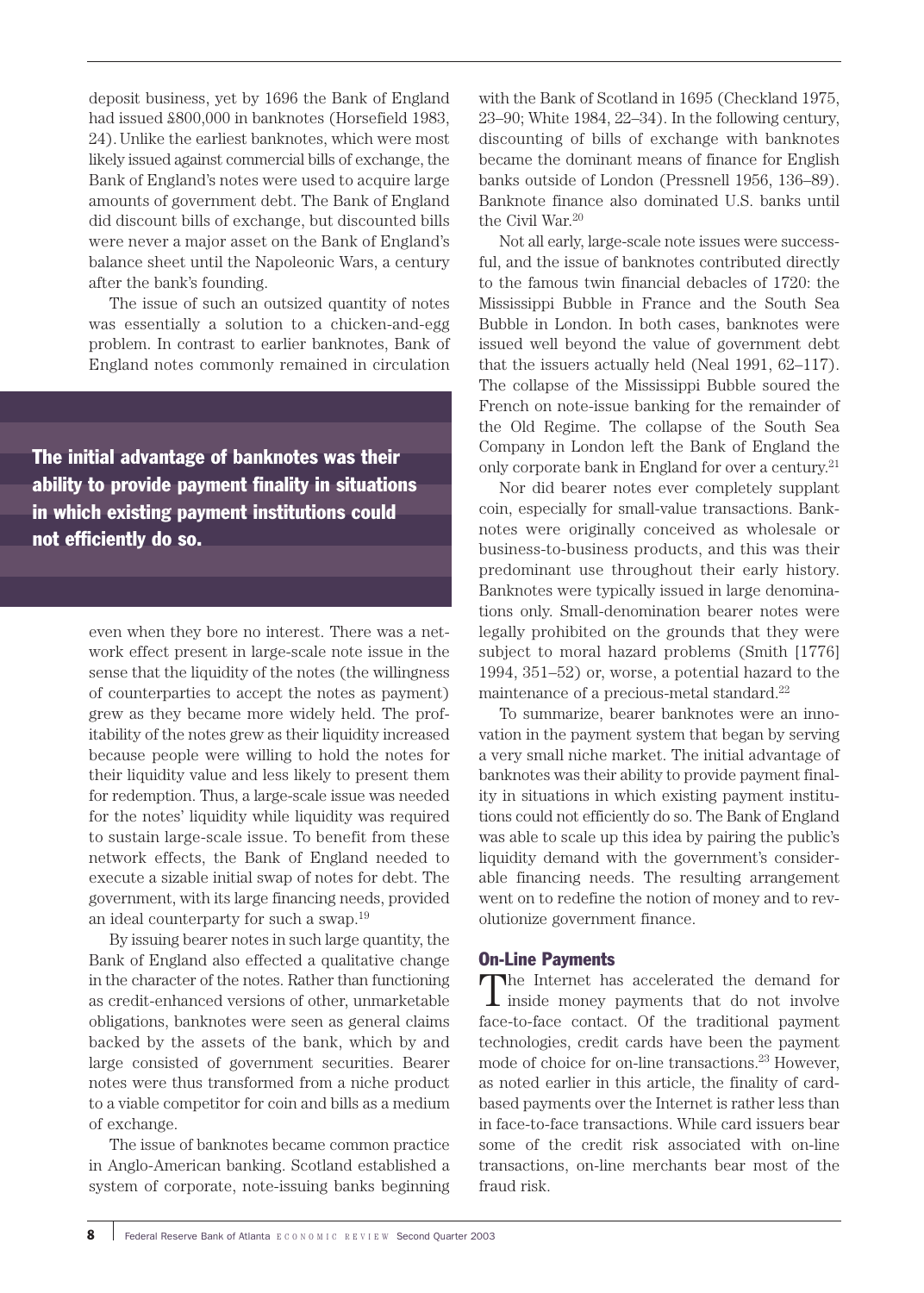The lack of finality in card-based on-line transactions places today's on-line merchants in a position somewhat comparable to that of merchants doing business in early modern Europe.<sup>24</sup> As was the case with the early merchants, today's on-line merchants often have little choice but to accept risky debt in payment. When a customer offers on-line payment via a credit card, the merchant can receive value for that payment only by negotiation and endorsement (in the sense of transferal with acceptance of conditional liability) of the customer's debt to other parties involved in the clearing of credit card payments.25

To place the on-line merchants' situation in the context of the model depicted in Figure 1, let B represent a merchant doing business on-line with a customer, C. Party A represents an amalgam of upstream parties with whom the merchant must deal in order to do business, including suppliers, merchant acquirers, card associations, and card issuers.26 In taking an on-line card-based payment, the merchant is in effect taking the debt of the cardholder with the expectation that it can be transferred for value. Current rules concerning chargebacks limit the finality of such transfers, however, and require that the merchant be willing to accept liability for chargebacks. While the merchant is nominally protected from credit risk, there is still some risk of a chargeback if a cardholder simply withholds payment, claiming to be a victim of fraud.27 And, the merchant bears the loss if fraud actually occurs.28

Admittedly, even at this level of abstraction the analogy between the circulation of negotiable debt and the processing of on-line card payments is an imperfect one. The clearing of card payments differs from true negotiation in the sense that an online merchant can receive value only through a prespecified clearing process and is not free to transfer receipts to any third party she may choose. Also, consumer protection clauses of the Truth in Lending Act keep upstream parties in the clearing process (most notably, the card issuer) from acting as holders in due course of the consumer's debt, that is, enforcing the debt in cases of fraudulent or disputed transactions. Nonetheless, the most characteristic feature of transactions with negotiable instruments—the allocation of credit or fraud risk to the merchant—is shared by on-line transactions using credit cards.

As was the case with the endorsement of circulating bills of exchange, this risk allocation can be defended as a reasonable trade-off between the merchants' need for an on-line payment medium and the credit card issuers' need to contain the risks associated with on-line transactions. According to the least-cost avoider principle, such an allocation makes sense as long as (1) the merchant has some informational advantage over upstream parties in dealing with her customers and (2) the merchant has sufficient wealth at stake to make her endorsement of the customers' debt a meaningful action. These two requirements may be reasonable ones for large on-line retailers but are less likely to be valid for smaller businesses or individuals.29 And in some instances—for example, in international transactions—even large retailers are reluctant to accept on-line credit card payments.

<sup>19.</sup> In principle, the Bank of England could have bought the debt of parties other than the government. But the government, as the largest potential debtor, was arguably the best choice for an initial issue of notes.

<sup>20.</sup> See Bodenhorn (2000). New England was an exception; see Lameroux (1994).

<sup>21.</sup> At the time, incorporation of a bank required an act of Parliament. The reluctance of Parliament to allow the incorporation of additional banks was no doubt in part motivated by the efficiency of the Bank of England as an engine of government finance.

<sup>22.</sup> See, for example, Timberlake's (1978) discussion of small-denomination banknotes in the late-nineteenth-century United States.

<sup>23.</sup> A survey cited in *The Economist* (2001) puts credit cards' share of on-line transactions at 95 percent.

<sup>24.</sup> Throughout this section the term "on-line merchant" may refer to anyone selling, or wishing to sell, a good or service over the Internet.

<sup>25.</sup> These parties might include the merchant's bank, a "merchant acquirer" that processes the payment, a credit card company that sets the rules for clearing and settlement of card payments, and the institution that issued the card used to make the payment.

<sup>26.</sup> In other words, for expositional purposes, assume that the merchant is dealing with a zaibatsu that provides him with supplies, trade credit, and card payment services.

<sup>27.</sup> This phenomenon is especially prevalent with on-line gambling and adult entertainment services, where it goes by the name of "friendly fraud."

<sup>28.</sup> Of course, the merchant also has the option of simply not shipping the good until the payment becomes final. For example, an on-line merchant may demand a check payment and wait until the check arrives and clears before shipping merchandise. But this practice may result in a costly and unacceptable delay.

<sup>29.</sup> Recently a number of firms have begun to offer fraud-detection services for on-line retailers; see, for example, Richmond (2003). These services have no doubt decreased the cost of detecting on-line frauds, but their cost may still be too high for some low-volume on-line merchants.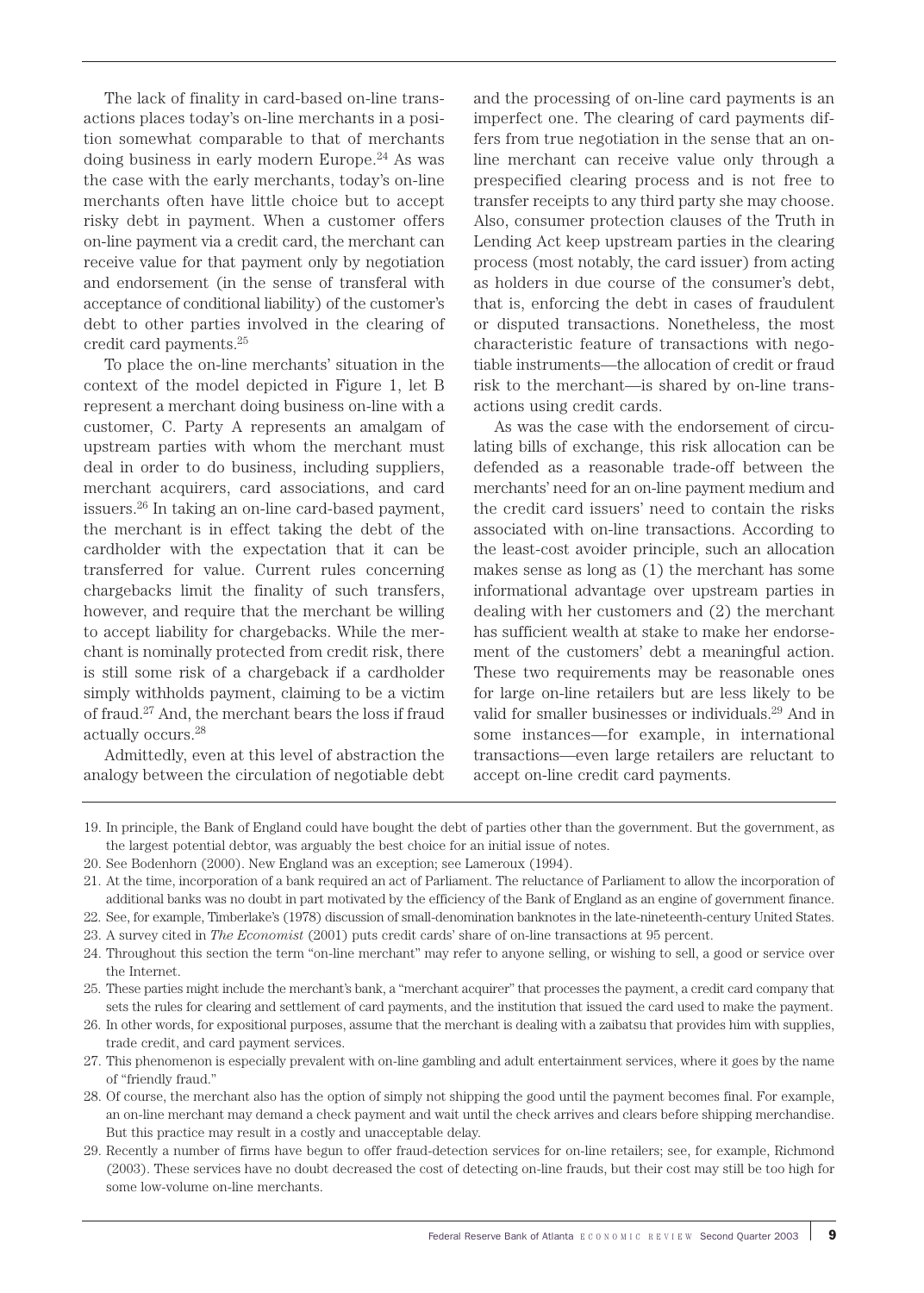The existence of would-be on-line purveyors who are unwilling or unable to accept the risks associated with card-based on-line payment has created a demand for alternative payment arrangements. This need has been especially strong for on-line auction sites, where many of the merchants are either households or low-volume retailers. A number of business models have attempted to fill this on-line payment niche.30 To date, the most successful has been the "online currency" arrangement, which offers payment by on-line transfer of a debt claim on a private party. The remainder of this section focuses on the design of the most widely used on-line currency, PayPal, bearing in mind that some of its features might be shared by other on-line currency arrangements.31

The most characteristic feature of transactions with negotiable instruments—the allocation of credit or fraud risk to the merchant—is shared by on-line transactions using credit cards.

> PayPal works much like an early deposit bank.<sup>32</sup> Deposits are made by transfer of funds to PayPal either by credit card or through electronic funds transfer (debit of the depositor's bank account through the automated clearinghouse [ACH]). Any PayPal account holder can transfer funds to anyone with an e-mail address: both transacting parties are in effect electronically brought to PayPal, and the transfer is made *in banco*. A payer (who has deposited sufficient funds in his account or who has a sufficient line of credit with his credit card company) initiates a payment by visiting the PayPal Web site and typing in the name and address of the payee. The payee receives an e-mail informing him of the payment and has several methods by which he can access the transferred funds. These include (1) circulation, meaning use of the funds received to make additional on-line payments; (2) transfer of funds to the payee's bank account via an ACH credit transfer or by check; or (3) access through an automated teller machine debit card (issued by a bank affiliated with PayPal).

> The finality of the on-line transfers is not automatic. First, since deposits to an on-line account are payments made by credit card or through electronic funds transfer (ACH debit), the finality of these transfers falls under the relevant laws and regulations for such transfers.<sup>33</sup> Accordingly, these trans

fers may be reversed in cases of fraud, or, for credit cards, in cases in which the cardholder authorized the transaction but claims the goods delivered were nonexistent or otherwise defective. The losses from these chargebacks must then be shared between the merchant and PayPal. Unless there is a prior agreement with the merchant (one such agreement is described below), PayPal must attempt to recover the loss from the merchant. Second, according to its IPO filing, PayPal considers transfers on its own books as subject to the Electronic Funds Transfer Act and Regulation E. Under these rules, the liability of account holders is limited in cases of unauthorized transactions, and such limitations can lead to reversals of funds transfers and attempts to recover losses from the payee (merchant).

However, PayPal does provide some assurances of payment finality in cases in which a transaction is covered by its seller-protection policy. Among the requirements are the following:

- The seller has been verified as legitimate.
- Goods are shipped to a verified buyer's address.
- The seller can provide proof that the goods in question have been shipped (intangible goods are therefore not eligible).
- Only one payment has been accepted for the goods in question.
- The goods are shipped to a U.S. buyer at a U.S. address.

If these conditions are met, PayPal assumes risk from unauthorized and false claims of nonshipment of up to \$5,000 per year in return for a small fixed fee plus a percentage of each transaction.

Formally, this type of transaction can be thought of as involving the debt swap depicted in Figure 2. The on-line merchant, B, trades the risky obligation of the buyer, C, for the less risky obligation issued by an on-line currency provider, E. The on-line currency provider benefits by charging the merchant a fee on (in other words, by discounting) the transaction but also ends up bearing a good portion of the fraud risk. Hence, for this arrangement to work, the provider must have sufficiently good information on the legitimacy of the buyer.

Do on-line currency providers have access to such information? In the case of PayPal, fraud-loss figures reported in connection with its IPO filing (U.S. Securities and Exchange Commission 2001, 26) indicate that such losses amounted to 0.87 percent of total payment volume in the year 2000 and 0.41 percent of payment volume in the first six months of 2001. These figures compare unfavorably with fraud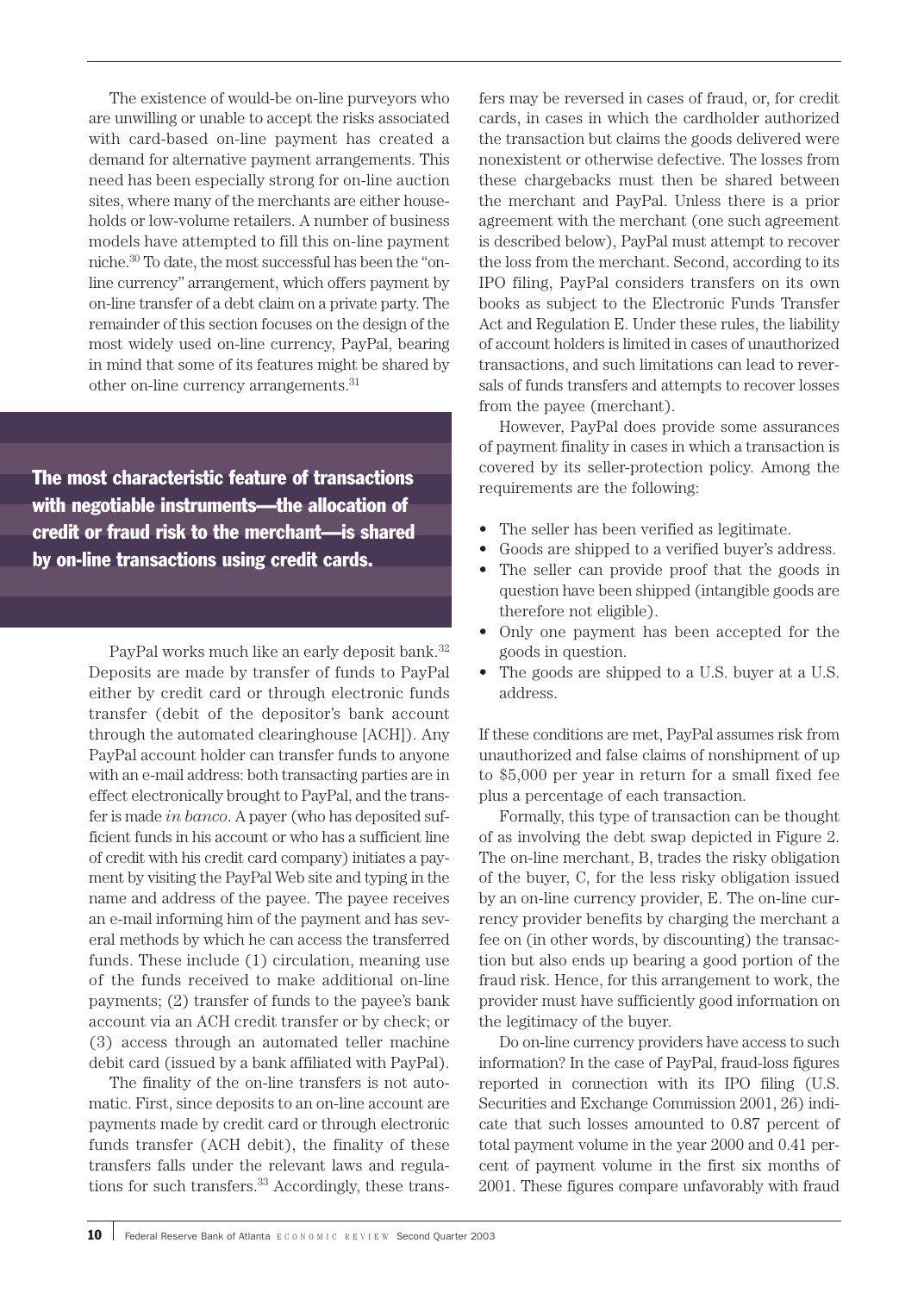rates for traditional payment systems (0.2 percent or less) but are reasonably close to reported figures for on-line credit card fraud (which range from about 0.5 percent to higher than 2 percent). According to press reports (for example, Stone 2001), PayPal's user-verification procedure has been instrumental in containing fraud. This procedure involves depositing small, random amounts of funds in each user's bank account and requiring the user to correctly report the amounts deposited.34

Numerous articles in the popular and trade press have documented that on-line currency arrangements have become extremely popular for certain types of on-line payments, most notably for on-line auction sites such as eBay.35 For such transactions, the appeal of on-line currencies is understandable, particularly in cases where a finality guarantee is provided. In effect, such a system offers a seller in on-line auctions the same "insurance" service that Edward Backwell offered merchants in seventeenthcentury London. That is, the idea behind on-line currency provision is to profit from swapping payor obligations for the obligations of the currency provider—in other words, from guaranteeing the transfer of discounted buyers' claims to sellers.

As was the case with early banknotes, the revenue stream from providing an on-line currency is principally derived from discounting—from transactions fees—rather than from collecting interest on funds circulating as on-line balances. For example, in the second quarter of 2001, PayPal had revenues of \$19.9 million, with \$18.6 million, or 94 percent, derived from transactions fees. In other words, there is little evidence so far that people are using on-line currencies for any purpose other than one-time, online purchases.

### **Caveats**

The discussion above has laid out one possible<br>explanation for the popularity of on-line cur-

rencies—their ability to provide finality in on-line transactions. Kuttner and McAndrews (2001) and Schreft (2002) lay out some alternative explanations for the popularity of on-line currency payments. First among these is convenience. Since payments can be made by e-mail, there is no need for a household or very low-volume merchant to set up a merchant account to receive on-line currency payments. For higher-volume merchants, however, the opposite consideration may hold true; that is, the merchant may prefer to consolidate all on-line payments through a single payment processor, usually a firm that processes credit card payments.

Price may be another significant factor behind the use of on-line currencies. To date, on-line currency payments have typically been free (or close to it) for individuals and merchants with low transaction volumes. For these people, accepting on-line currency payments is simply cheaper than accepting credit card payments. For slightly higher transaction volumes, however, transaction fees are charged, and published merchant per-transaction fees for PayPal are roughly comparable to those posted for on-line credit card payments. This detail suggests that other factors determine merchants' decisions about which types of payments to accept. These factors could include the effort and expense of maintaining a merchant account for receiving credit card payments. But for many lowvolume merchants, finality considerations may be the most important factor: For small operations, just a few significant losses due to on-line fraud could easily negate the benefits of a lower transaction fee.36

While the finality rationale for the provision of on-line currencies closely mimics that of the earliest banknotes, some marked differences in the function and implementation of the two sets of arrangements are also apparent. Chief among these differences is that, to date, on-line currencies have been

34. PayPal has applied for a patent on this procedure, but, in the meantime, other providers of on-line payment services may be using it.

36. This view is consistent with press reports concerning the hazards confronting small businesses or households selling on-line. See, for example, Richmond (2003).

<sup>30.</sup> Kuttner and McAndrews (2001) and Schreft (2002) survey various modes of on-line payment.

<sup>31.</sup> PayPal, which was launched in 1999, was recently (October 2002) acquired by the on-line auction company eBay. Basic information on PayPal is available from the prospectus filed for its initial public offering (IPO) (U.S. Securities and Exchange Commission 2001) and from its Web site, www.paypal.com.

<sup>32.</sup> As of this writing, however, PayPal does not offer traditional checking accounts and is not legally recognized as a bank. PayPal is considered a "money transmitter" under the laws of many states.

<sup>33.</sup> These laws and regulations include but are not necessarily limited to the Truth in Lending Act/Federal Reserve Regulation Z for credit card payments and the Electronic Funds Transfer Act/Federal Reserve Regulation E for funds transfers.

<sup>35.</sup> See, for example, Sapsford and Beckett (2001) or Slatalla (2001). Wingfield and Sapsford (2002) report that 70 percent of electronic transactions over eBay are PayPal transactions.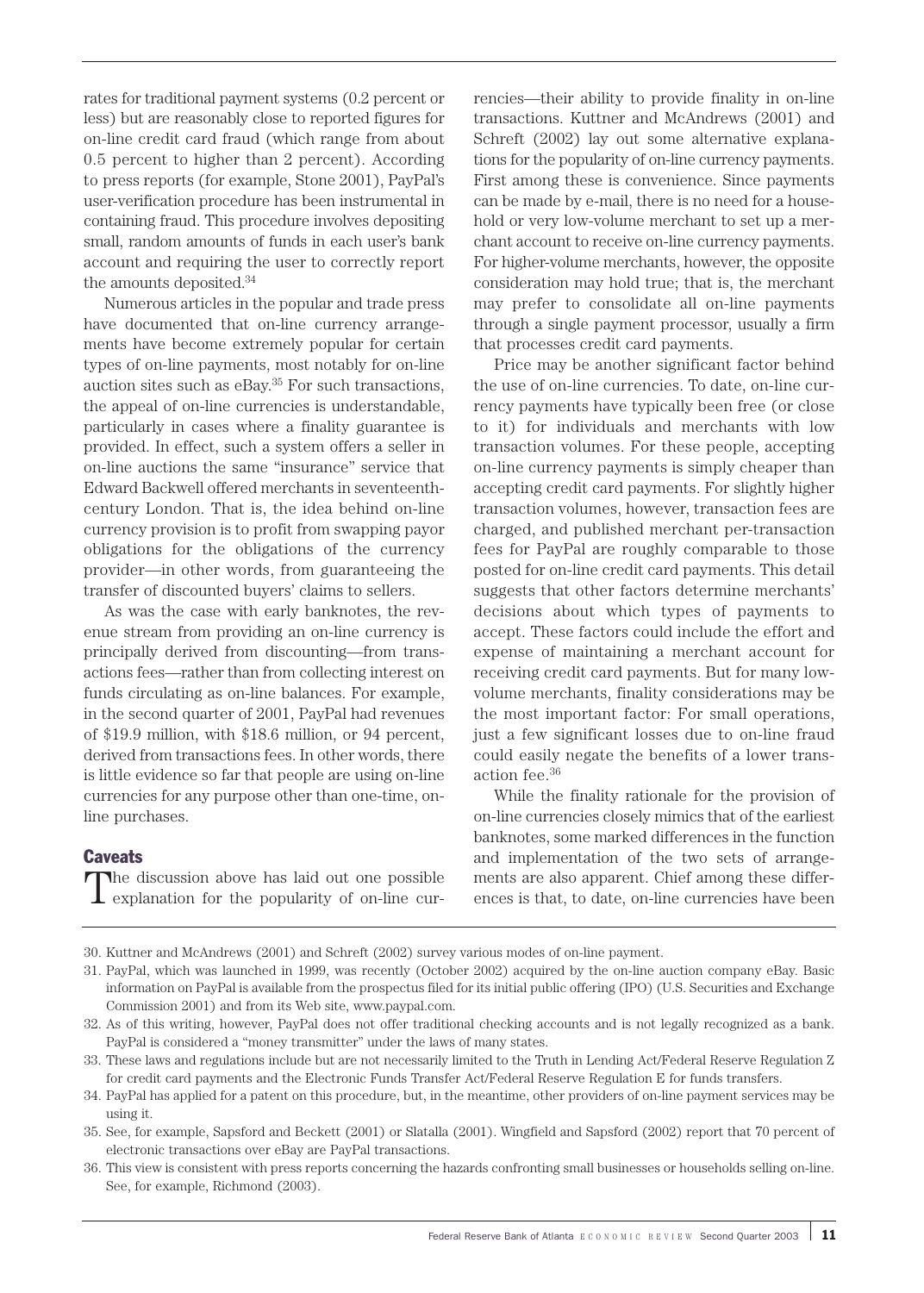used primarily for relatively small-value transactions.37 The cost of managing the risks associated with these transactions is high relative to the value of payments transferred, and whether these costs can be kept within reasonable limits over the longer haul is an open question. On-line currency providers have moved aggressively to contain fraud risk—by implementing the verification procedures described above, by placing limits on transaction balances, employing pattern-recognition programs to detect fraud, and freezing accounts suspected of fraudulent activity. Such aggressive strategies can easily backfire, however, by undermining confidence in the very service that the currency providers are attempting to sell—that is, payment finality.

The need to conduct transactions with strangers over the Internet has created a demand for new payment technologies, as did the need to conduct transactions over distance with strangers three hundred years ago.

> A related issue is the degree of finality that is appropriate for small-value on-line transactions. Payment finality insulates the seller from the risk of fraud on the buyer side but also creates an incentive for the seller to provide substandard merchandise or simply no merchandise at all. Compared to the wholesale payment environment that spawned the first banknotes (where one might reasonably expect all parties to have been well informed about the risks involved and reasonably capable of bearing these risks), in an on-line environment, providing buyers with some degree of recourse or insurance against fraudulent sales may be desirable for transactions involving consumers. At least one on-line currency provider (PayPal) insures buyers to a limited extent against fraud, but such insurance is again likely to raise the cost of providing the on-line currency.

> Another fundamental distinction between the on-line currencies and the early banknotes is that, thus far, on-line currencies have been provided by stand-alone enterprises only tangentially connected to mainstream banking and payment industries. No bank, card association, or other payment-card issuer has offered an on-line currency up to now. On-line currency providers have thus been unable to take advantage of potential economies of scope in managing information about their customers.38

# On-Line Currencies: Prospects

 $\sum$  hat is the future of on-line currencies? Certainly the on-line currency business model has achieved a measure of success in its role as payment provider for on-line person-to-person and consumer-to-small-business transactions. But even within this niche, on-line currency providers face competition from other payment technologies. An important question is whether on-line currencies will be supplanted by these other technologies in person-to-person applications.

One source of competition is bank-affiliated on-line payment systems such as c2it (operated by Citibank). These bank-sponsored systems essentially function as facilitators for traditional payment systems, allowing on-line buyers to send funds either by credit card or ACH debit to on-line sellers. While the bank-sponsored systems do not offer finality guarantees (beyond the guarantees of the underlying payment mechanism), their affiliation with banks confers some potentially important advantages in the provision of payment services. These advantages include automatic access to existing payment and settlement systems, extensive information on the banks' own customers, a widespread physical infrastructure, and a wealth of human capital in managing risks associated with small-value payments. And since banks are regulated institutions, consumers may feel that payment services associated with banks are safer and more likely to be cooperative in resolving disputes even if the full extent of the safety net of bank regulation may not extend to banks' associated on-line payment systems.

Credit card companies are also trying to lower fraud risk in on-line payments, for example, by making use of software that generates credit card numbers that can be used for only a single on-line purchase. Credit card holders can use one of these single-use card numbers without having to reveal the number of their physical credit card, thereby lessening the chance that their card number will be put to fraudulent use. More recently, credit card companies have introduced on-line authentication systems (see, for example, Punch 2002) in an attempt to control on-line fraud. Merchants who use these systems require would-be on-line purchasers to first obtain a unique password from their credit card company. The purchaser must then enter the password before using his credit card to make the on-line purchase. The use of these systems and other technological improvements in credit card payments may eventually result in more widespread acceptance of credit cards by low-volume on-line retailers and hence less demand for payment by on-line currency.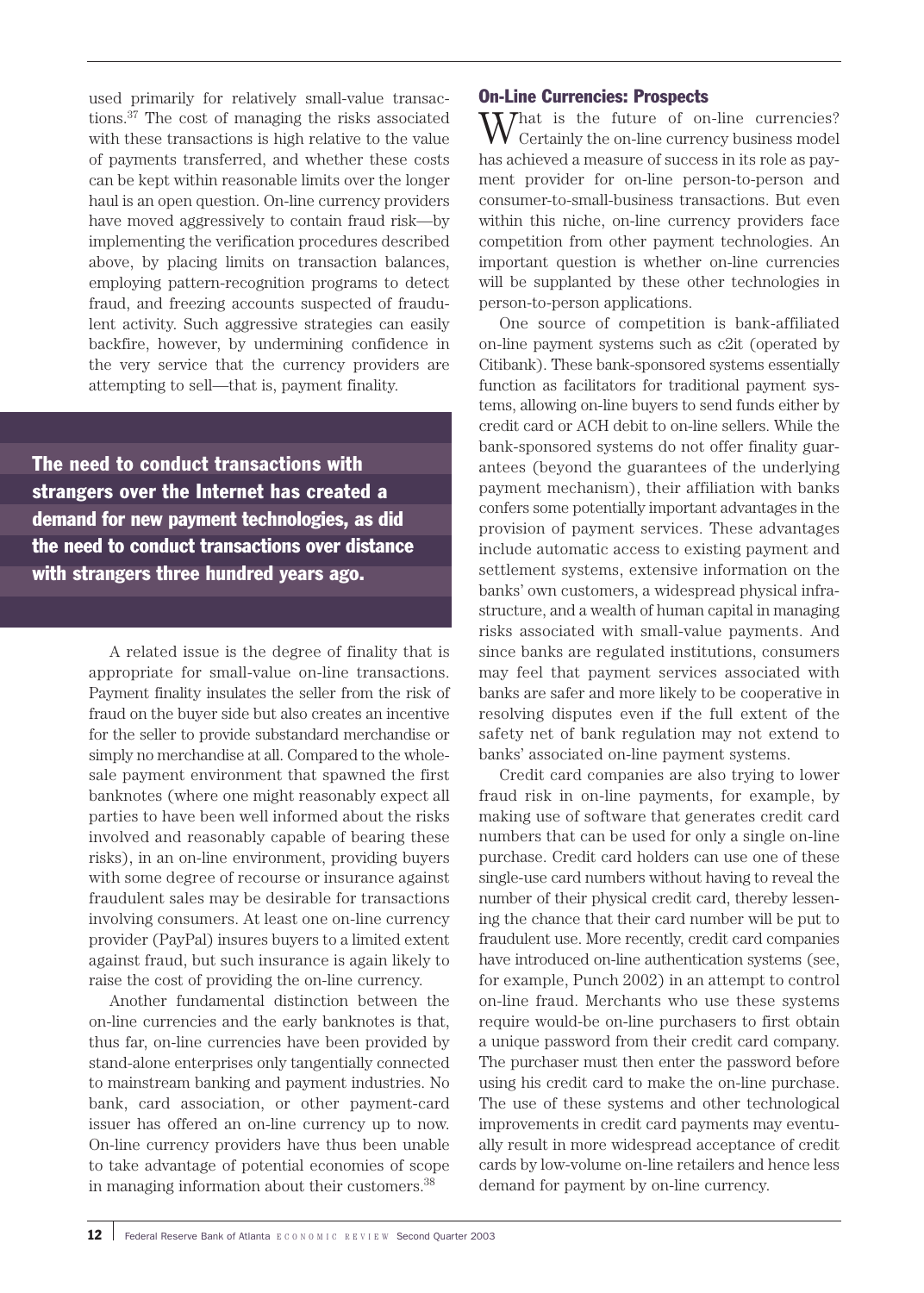#### Parallels in the Development of Banknotes and On-Line Currencies

|                                                                                                                      | Circa 1700                                                                                                                    | Circa 2000                                                                                                         |
|----------------------------------------------------------------------------------------------------------------------|-------------------------------------------------------------------------------------------------------------------------------|--------------------------------------------------------------------------------------------------------------------|
| <b>Problem:</b> Arranging transactions<br>between strangers                                                          | Transactions must be made over<br>distance                                                                                    | Transactions must be made over the<br>Internet                                                                     |
| <b>Solution:</b> Third-party instruments<br>(merchant transfers the debt of a<br>customer to pay off existing debt)  | Bills of exchange (merchant trans-<br>fers the debt of a customer by<br>"drawing a bill" on him)                              | Credit cards (merchant transfers a<br>consumer's credit card payment)                                              |
| <b>Problem:</b> Adverse selection ("lemons")<br>problem of low-quality payments<br>driving out high-quality payments | Bills are forged or drawn on poor<br>credits                                                                                  | Credit card fraud                                                                                                  |
| <b>Solution:</b> Merchant signals quality of<br>debt by accepting contingent liability                               | A merchant must endorse a bill<br>before transferring it                                                                      | A merchant must accept chargeback<br>liability for on-line credit card payments                                    |
| <b>Problem:</b> Contingent liability<br>excludes some merchants                                                      | The value of an endorsement<br>depends on reputation and collateral                                                           | The cost of chargeback liability is too<br>high for some low-volume merchants                                      |
| <b>Solution:</b> Third-party supply of liability                                                                     | A London goldsmith discounts a bill<br>of exchange and in return issues a<br>bearer note or banknote                          | An on-line currency issuer accepts a<br>credit card payment and creates a<br>claim that can be transferred on-line |
| <b>Opportunity:</b> Expand innovation<br>beyond niche market                                                         | Bank of England buys a large issue<br>of government debt and issues<br>many banknotes; these come into<br>general circulation | ?                                                                                                                  |

A more fundamental question, and one even more difficult to answer, is whether on-line currencies will break out of the on-line person-to-person niche and become a widely accepted substitute for more traditional forms of payment such as checks and currency. The volume of payments made through on-line payment providers remains relatively small, probably below 500,000 per day according to Kuttner and McAndrews (2001), as compared to more than 200 million payments made daily through traditional payment instruments. Just as users of early banknotes did, on-line currency issuers face a chicken-and-egg problem: liquidity (and hence profitability from circulation) is linked to the scale of the currency issue, and, conversely, the scale is linked to liquidity. No doubt the demand for on-line currencies has been limited by the inconvenience of converting traditional forms of inside money (bank deposits) to an on-line currency and vice versa. Demand for on-line currencies could be enhanced if people could receive

an on-line currency payment with the expectation that the currency could be passed on without having to convert it into traditional bank money. To date, no on-line currency provider has been successful in creating such an expectation.

# **Conclusion**

This article has argued that there are certain par-I allels between the current on-line payment environment, which led to the development of online currencies, and the physical payment environment of roughly three hundred years ago, which led to the debut of banknotes. These parallels are summarized in the table.

The first parallel is in the emergence of a demand for new payment technologies. The need to conduct transactions with strangers over the Internet has created such a demand, as did the need to conduct transactions over distance with strangers three hundred years ago. In response to this demand,

<sup>37.</sup> For the second quarter of 2001, PayPal reported that 85 percent of its transactions were below \$1,000 and that the average transaction value was about \$50. See U.S. Securities and Exchange Commission (2001, 1).

<sup>38.</sup> However, the on-line verification system used by PayPal and some other on-line payment providers (discussed above) does in effect free ride on information gathered by banks concerning their customers.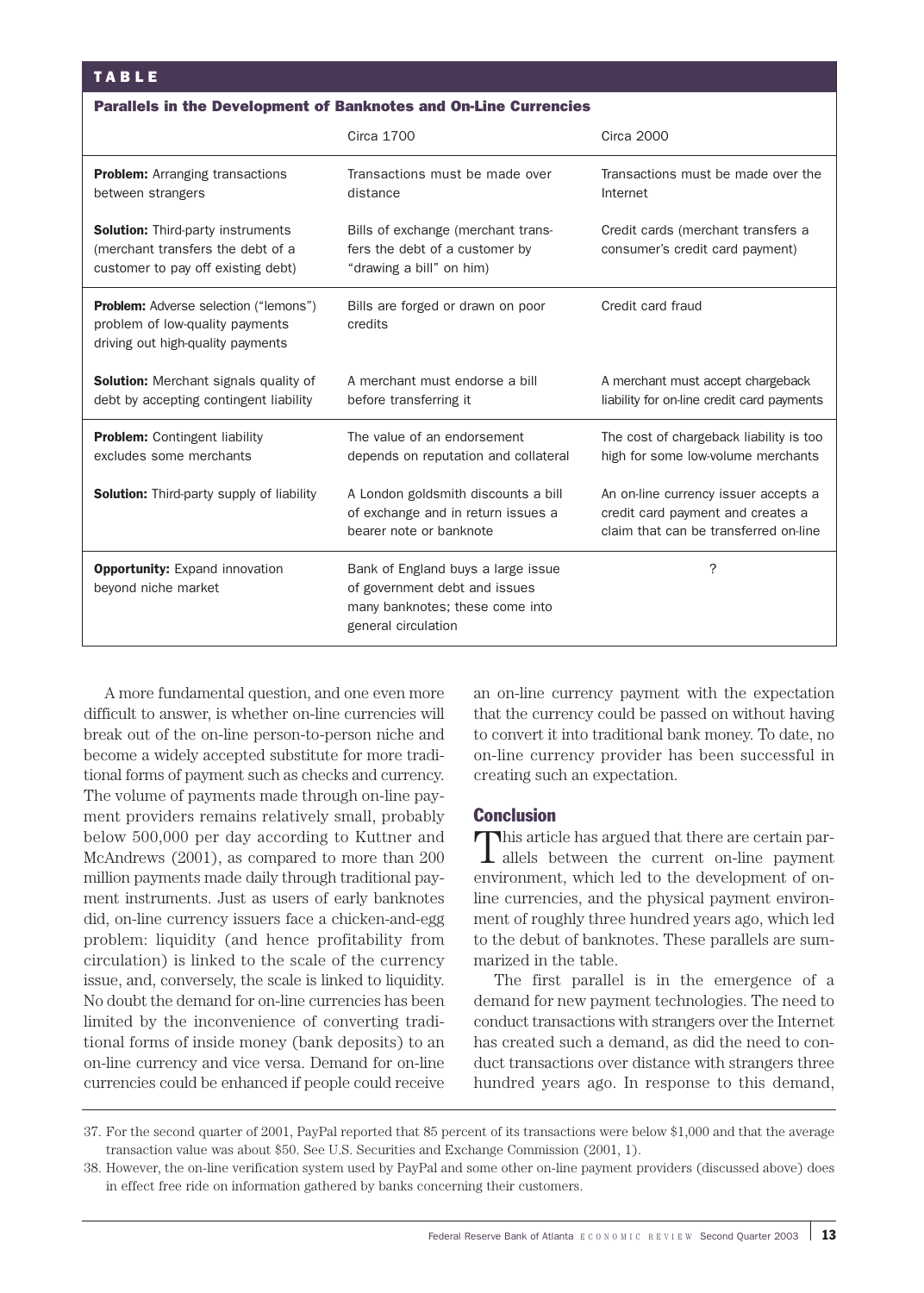payment providers in both cases established new payment technologies—on-line credit card payments now and negotiable bills then.

The second parallel is in the problem of adverse selection in these new types of payments, particularly over the risk of fraud on the buyer side of the transactions. The solution, in both the current and historical cases, has been to provide limited finality and concentrate fraud risk on sellers (through credit card chargebacks now and endorsement then) who accept payments that use the new types of payment technologies.

The third parallel derives from the fact that this last risk allocation is not always the most desirable one for all transactions. Households and low-volume merchants in particular may be unable or unwilling to bear the risk of buyer-side fraud. The solution has been to create a new type of payment technology that allocates much of the buyer-side fraud risk to an outside party—on-line currency providers now, goldsmith issuers of banknotes then.

Despite these evident parallels, we would stop short of calling on-line currencies "virtual banknotes," at least for the time being. This hesitance exists because the final step in on-line currencies' "monetization"—widespread acceptance as a circulating medium of exchange—has yet to occur. It remains to be seen whether an on-line currency issuer will overcome the financial and technical, not to mention legal and regulatory, hurdles associated with scaling up its on-line currency into a viable competitor to traditional payment media. Whether such a feat—comparable to the Bank of England's initial banknote issue—is possible in today's world is, at best, debatable. But if monetary history is any guide, the resulting payoff would be large.

### **REFERENCES**

Bank for International Settlements. Committee on Payment and Settlement Systems. 2001. *Statistics on payment systems in the Group of Ten countries.* Basel: BIS.

Berger, Allen N., Diana Hancock, and Jeffrey C. Marquardt. 1996. A framework for analyzing efficiency, risks, costs, and innovations in the payments system. *Journal of Money, Credit, and Banking* 28, no. 4, part 2:696–732.

Bodenhorn, Howard. 2000. *A history of banking in antebellum America: Financial markets and economic development in an era of nation-building.* Cambridge: Cambridge University Press.

Boeschoten, Willem. 1992. Currency use and payment patterns. *Financial and monetary policy studies*. Vol. 23. Norwell, Mass.: Kluwer Academic Publishers.

Checkland, Sydney G. 1975. *Scottish banking: A history, 1695–1973*. London: Collins.

Committee on the Federal Reserve in the Payments Mechanism. 1998. *The Federal Reserve in the payments mechanism*. Washington, D.C.: Federal Reserve Board of Governors. <www.federalreserve.gov/boarddocs/press/ general/1998/19980105/19980105.pdf> (February 1, 2003).

Dehing, Pit, and Marjolein 't Hart. 1997. Linking the fortunes: Currency and banking, 1550–1800. In *A financial history of the Netherlands*, edited by Marjolein 't Hart, Jost Jonker, and Jan Luiten van Zanden. New York: Cambridge University Press.

De Roover, Raymond. 1948. *Money, banking, and credit in mediaeval Bruges*. Cambridge, Mass.: Mediaeval Academy of America.

DeRosa, Luigi. 2001. The beginnings of paper money circulation and Neapolitan public banks (1540–1650). *Journal of European Economic History* 30 (Winter): 497–532.

*The Economist*. 2001. E-cash 2.0, February 17.

Horsefield, J. Keith. 1983*. British monetary experiments, 1650–1710*. New York: Garland Publishing.

Humphrey, David B. 2002. U.S. cash and card payments over 25 years. Florida State University. Manuscript. <www.phil.frb.org/econ/conf/innovations/Humphrey.pdf> (February 1, 2003).

Kahn, Charles M., and William Roberds. 2001. Transferability, finality and debt settlement. Federal Reserve Bank of Atlanta Working Paper 2001-18a, October. <www.frbatlanta.org/invoke.cfm?objectid=16E346B9- C490-11D5-A37F0008C7720D25&method=display> (February 1, 2003).

Kuttner, Kenneth N., and James J. McAndrews. 2001. Personal on-line payments. Federal Reserve Bank of New York *Economic Policy Review* 7 (December): 35–50.

Lameroux, Naomi. 1994. *Insider lending*. New York: Cambridge University Press.

Lee, W.A. 2003. Fraud keeps on increasing as thieves romp on the Web. *American Banker*, January 31.

Mann, Ronald J. 1999. *Payment systems and other financial transactions.* New York: Aspen Law and Business.

Mengle, David L. 1990. Legal and regulatory reform in electronic payments: An evaluation of payment finality rules. In *The U.S. payment system—efficiency, risk, and the role of the Federal Reserve: Proceedings of a symposium on the U.S. payment system sponsored by the Federal Reserve Bank of Richmond*, edited by David B. Humphrey. Boston: Kluwer Academic Publishers.